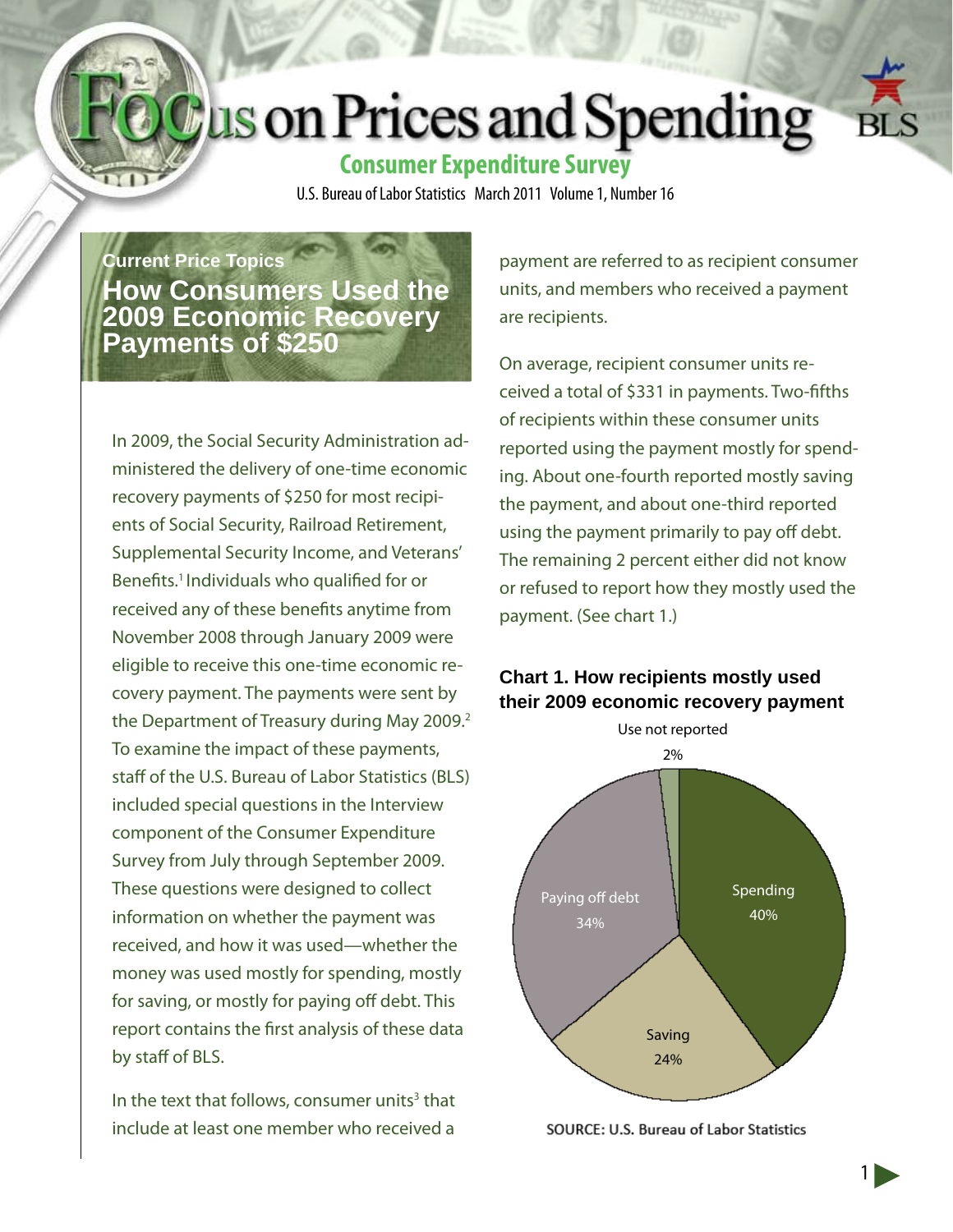### C U R R E N T P R I C E T O P I C S

*Distinction from the Economic Stimulus Payments of 2008.* It is important to note that economic recovery payments were part of a series of economic stimulus methods employed during the late 2000s to counteract the developing recession. For example, in 2008, the Internal Revenue Service sent out a number of economic stimulus payments, also known as tax rebates. Although similar in name to the economic recovery payments described in this report, the Economic Stimulus Payments of 2008 were separate and distinct. (The Consumer Expenditure Survey program also collected information on the tax rebates when they were distributed. A report is available at http://www.bls.gov/cex/taxrebate.htm.)

*Recipient income.* As shown in table 1, recipient consumer units received averages of

- More than \$41,000 in total income before taxes
- More than \$15,500 in Social Security and Railroad Retirement payments (a component of total income before taxes)
- • More than \$800 in Supplemental Security Income (another component of total income before taxes).

In general, recipient consumer units had lower income on average (\$41,160) than nonrecipient consumer units (\$71,365).4

*Characteristics of recipients.* The data (table 1) show the following:

- • More than 27 million consumer units included at least one member for whom receipt of the payment was reported. In total, this amounted to more than 36 million persons.<sup>5</sup>
- Most recipients (70 percent) were at least 66 years old at the time of the interview. However, nearly 1 in 5 recipients (19 percent) was under age 62, the age at which most persons became eligible for Social Security retirement benefits in 2009. About 11 percent were between the ages of 62 and 65.
- The majority of recipients were either retired (63 percent) or not working for some other reason, such as illness, disability, or taking care of home or family (20 percent).<sup>6</sup> However, a substantial proportion—more than 1 in 6 recipients (17 percent)—was either self-employed (2 percent) or working for someone else (15 percent).

In addition, for recipient consumer units of 2 to 9 members (the maximum size observed for recipient consumer units), the number of recipients ranged from 1 to 6, averaging 1.3 recipients per recipient consumer unit. Table 2 shows that, as is to be expected, the percentage of recipient consumer units in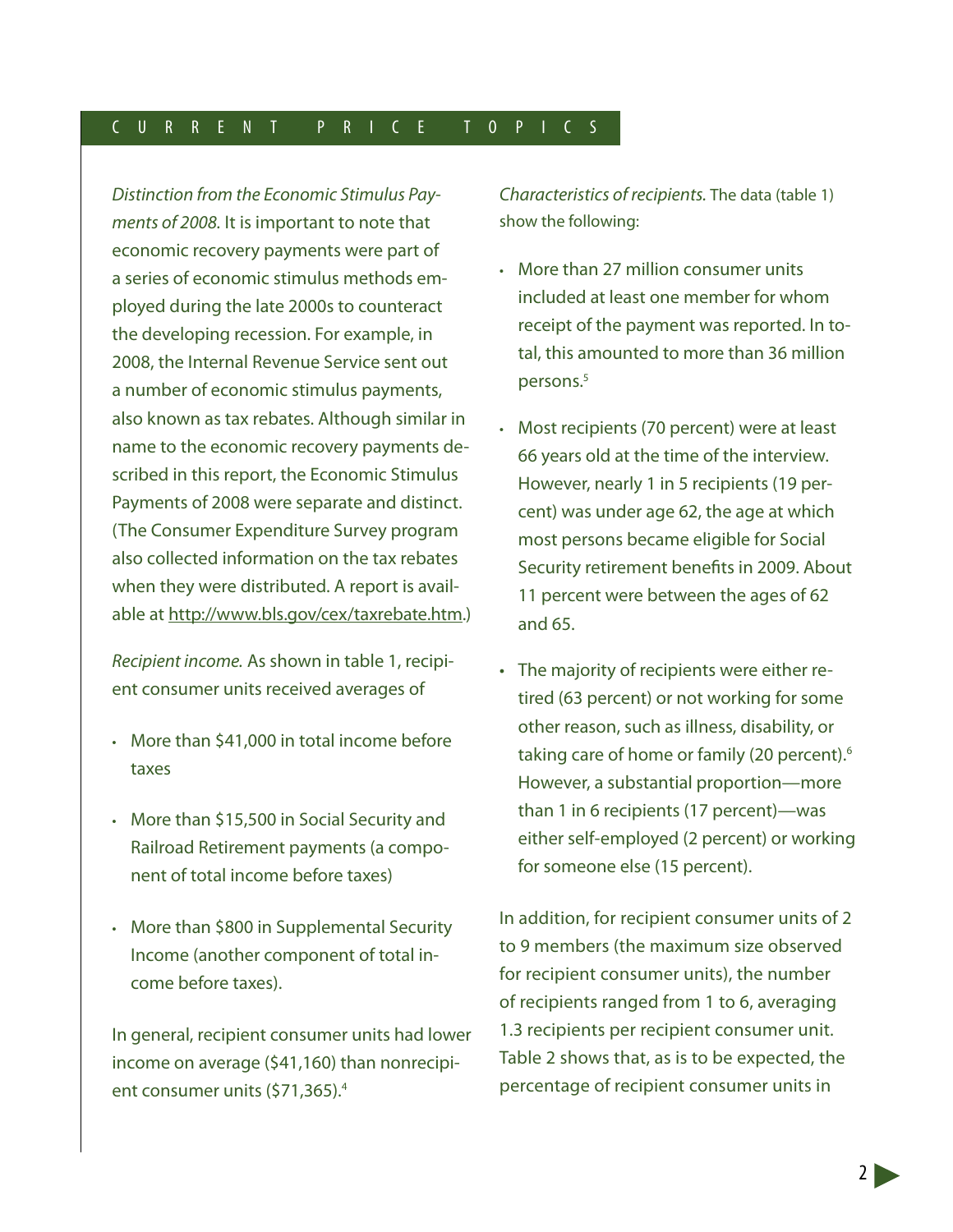## C U R R E N T P R I C E T O P I C S

| Table 1. Characteristics of consumer units by recipients of economic recovery payments and |                         |                      |  |  |  |
|--------------------------------------------------------------------------------------------|-------------------------|----------------------|--|--|--|
| nonrecipients, 2009                                                                        |                         |                      |  |  |  |
| <b>Characteristic of consumer units</b>                                                    | <b>Total recipients</b> | <b>Nonrecipients</b> |  |  |  |
| Consumer units interviewed (sample size)                                                   | 1,625                   | 5,369                |  |  |  |
| Consumer units represented (in thousands)                                                  | 27,321                  | 93,570               |  |  |  |
| Recipients per unit                                                                        | 1.3                     | 0.0                  |  |  |  |
|                                                                                            |                         |                      |  |  |  |
| Income                                                                                     | \$41,160                | \$71,365             |  |  |  |
| <b>Wages and salaries</b>                                                                  | 14,929                  | 63,663               |  |  |  |
| Self-employment                                                                            | 1,049                   | 2,842                |  |  |  |
| <b>Social Security</b>                                                                     | 15,553                  | 1,074                |  |  |  |
| Private and government retirement                                                          | 6,151                   | 1,469                |  |  |  |
| Interest, dividends, rental income, other property income                                  | 1,910                   | 941                  |  |  |  |
| Unemployment                                                                               | 149                     | 379                  |  |  |  |
| Workers' compensation and veterans' benefits                                               | 110                     | 80                   |  |  |  |
| <b>Public assistance and food stamps</b>                                                   | 159                     | 159                  |  |  |  |
| <b>Supplemental Security Income</b>                                                        | 835                     | 109                  |  |  |  |
| <b>Regular contributions for support</b>                                                   | 191                     | 481                  |  |  |  |
| Other income                                                                               | 126                     | 168                  |  |  |  |
| <b>Individual members:</b>                                                                 |                         |                      |  |  |  |
| Total (sample size)                                                                        | 2,158                   | 15,479               |  |  |  |
| Total represented (in thousands)                                                           | 36,196                  | 265,493              |  |  |  |
|                                                                                            |                         |                      |  |  |  |
| <b>Percent distribution for individual recipients:</b>                                     |                         |                      |  |  |  |
| Age                                                                                        |                         |                      |  |  |  |
| Under 62                                                                                   | 18.8                    | 193.5                |  |  |  |
| 62 to 65                                                                                   | 10.9                    | 2.9                  |  |  |  |
| 66 to 74                                                                                   | 35.4                    | 1.8                  |  |  |  |
| 75 to 84                                                                                   | 26.4                    | 1.3                  |  |  |  |
| 85 and older                                                                               | 8.5                     | 0.5                  |  |  |  |
| Occupation <sup>2</sup>                                                                    |                         |                      |  |  |  |
| <b>Retired</b>                                                                             | 62.9                    | 4.9                  |  |  |  |
| Other not working <sup>2</sup>                                                             | 120.5                   | 22.3                 |  |  |  |
| Self-employed                                                                              | 2.0                     | 4.2                  |  |  |  |
| Work for someone else                                                                      | 14.6                    | 68.6                 |  |  |  |

<sup>1</sup> First decimal rounds up to 0.5 level; therefore, this value rounds down at the integer level.

2 Only members at least 14 years old are asked about occupation. Figures here are percentages for members 14 years and older.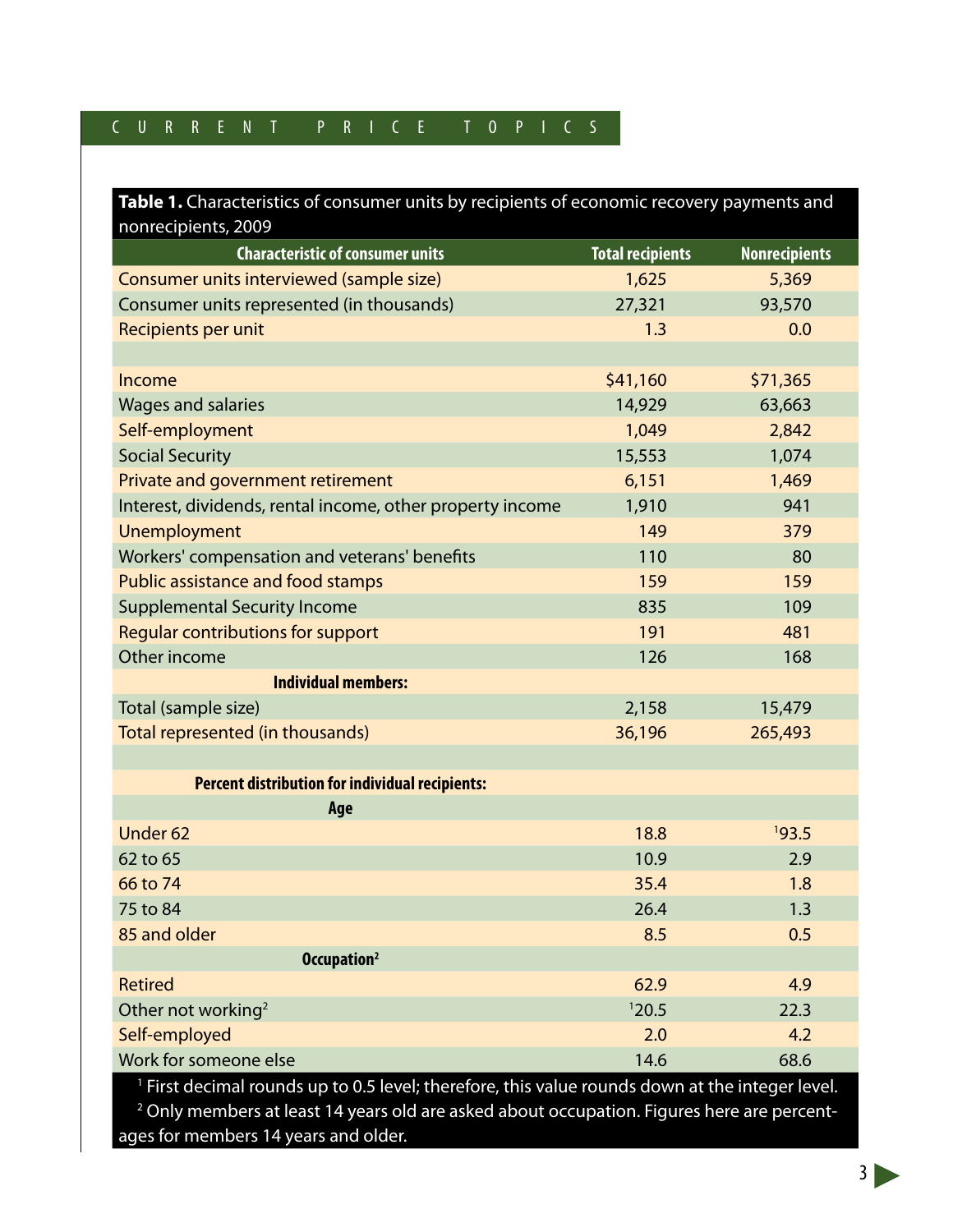| Table 2. Consumer units receiving at least |                                    |                    |  |  |  |  |
|--------------------------------------------|------------------------------------|--------------------|--|--|--|--|
| one economic recovery payment, 2009        |                                    |                    |  |  |  |  |
|                                            | <b>Percent receiving payments:</b> |                    |  |  |  |  |
| <b>Family size</b>                         | <b>One payment</b>                 | <b>One payment</b> |  |  |  |  |
|                                            | only                               | per member         |  |  |  |  |
| 1                                          | 100                                | 100                |  |  |  |  |
| $\overline{2}$                             | 44                                 | 56                 |  |  |  |  |
| 3                                          | 63                                 | 9                  |  |  |  |  |
| $\overline{4}$                             | 68                                 | 2                  |  |  |  |  |
| 5 to 9                                     | 75                                 |                    |  |  |  |  |

which each member received the payment decreased rapidly as increasingly larger recipient consumer units were analyzed.

*Additional findings by demographic.* The data in table 3 reveal differences in use associated with the demographic characteristics of the recipients.

*Age of recipient.* The age classifications for

Percent

this study are under age 62, age 62 to 65, age 66 to 74, age 75 to 84, and age 85 and over. These groups are selected both to conform to Social Security benefit standards and to account for expected differences in use of the payments for recipients in different stages of life. That is, in 2009, the minimum age at which a person could start to receive retirement benefits from Social Security was 62 years, and the minimum age to receive full retirement benefits was 66 years. The older groups are chosen to show differences for those who are one to two decades into full retirement benefit eligibility and those who are two or more decades into full retirement benefit eligibility; that is, persons who were at least 75 years old in 2009 would have been eligible to receive full retirement benefits at age 65.7



## **Chart 2. Percent reporting use of economic recovery payment, by age**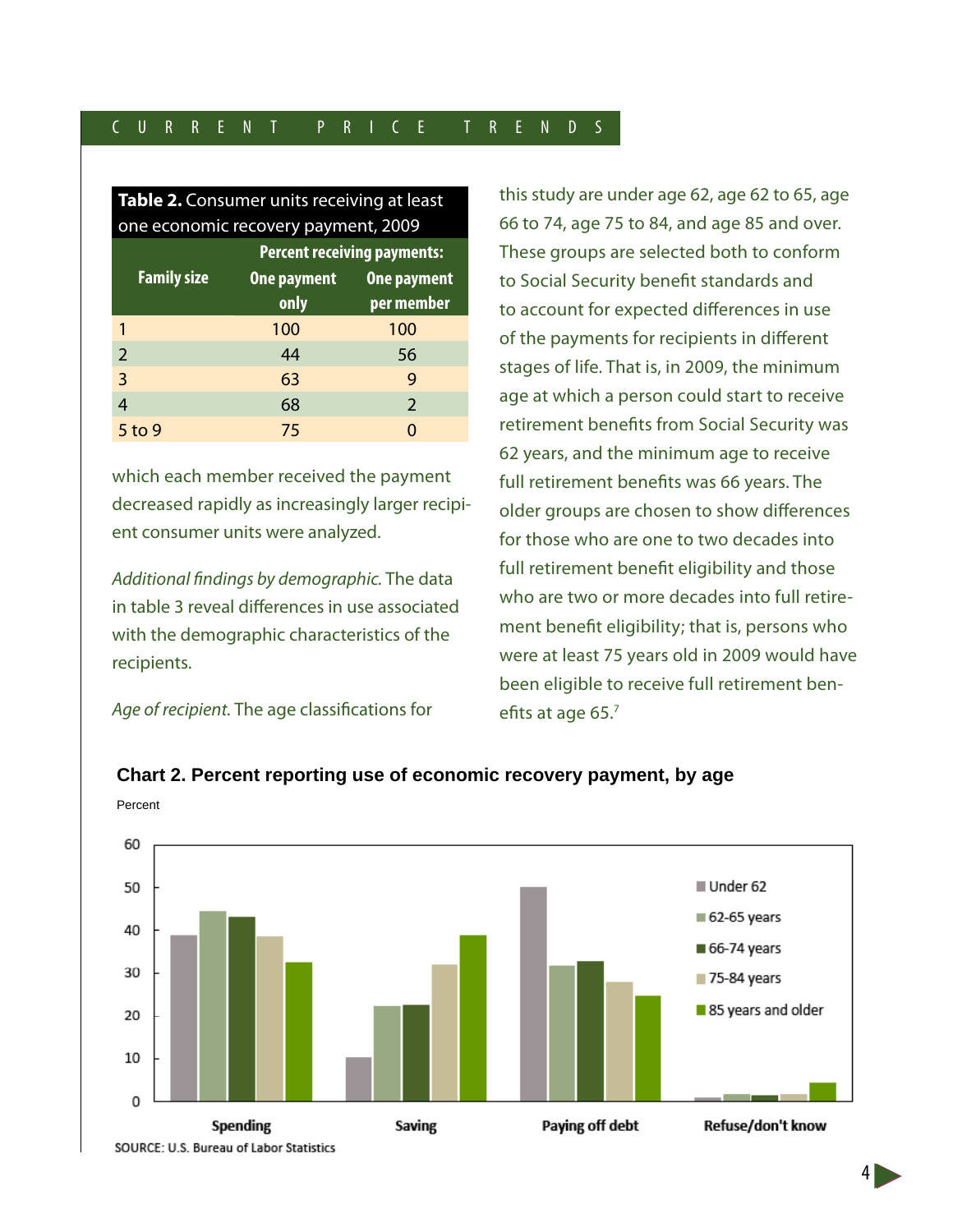As shown in chart 2:

- • Exactly half—50 percent—of recipients under age 62 used the payment to pay off debt. For those 62 or older, the proportion that used the payment for paying off debt ranged from one-fourth (25 percent) for those age 85 and older, to almost one-third (33 percent) for those age 66 to 74 years. Within those age ranges, about 32 percent for those age 62 to 65 and 28 percent for those age 75 to 84 used the payment to pay off debt.
- The percentage reporting saving the payment increased with age: Exactly 1 in 10 of the youngest group saved the payment, compared with almost 22 to 23 percent of those age 62 to 74, and 32 percent of those age 75 to 84, and 39 percent of those 85 and older.
- • The oldest group was the least likely to spend the payment (33 percent), followed by recipients age 75 to 84 years and under age 62 (39 percent each). The other groups (62 to 65 and 66 to 74 years old) were similar to each other—43 to 44 percent reported mostly spending the payment.
- Small proportions of each age group either did not know or refused to report how they mostly used the payment (1 percent to 4 percent); the values for each group are included in the tables for reference, but because of the small amounts they are not discussed further in this report.

*Race and Hispanic origin.* As examined in this report, race and ethnicity are made up of the following groups: Blacks, Whites, Hispanics, and non-Hispanics. Although standard published tables from the Consumer Expenditure Survey include data for Asians and others,<sup>8</sup> the group is, by definition, heterogeneous, so although the results are included in table 3 for reference, they are not discussed here. The following are highlights of the data by race and ethnic origin:

- • For Whites, 41 percent reported using the payment mostly for spending, 26 percent mostly for saving, and 32 percent mostly for paying off debt.
- • For Blacks, 34 percent reported mostly spending, 13 percent reported mostly saving, and 51 percent reported mostly paying off debt.
- • Hispanics (37 percent) were less likely than non-Hispanics (41 percent) to have reported mostly spending the payment.
- • Hispanics (48 percent) were much more likely to use the payment mostly for paying off debt than they were to use it mostly for spending, and a smaller proportion (33 percent) of non-Hispanics used the payment to pay off debt. This meant that Hispanics were about half as likely (12 percent) as non-Hispanics (25 percent) to use the payment mostly for saving.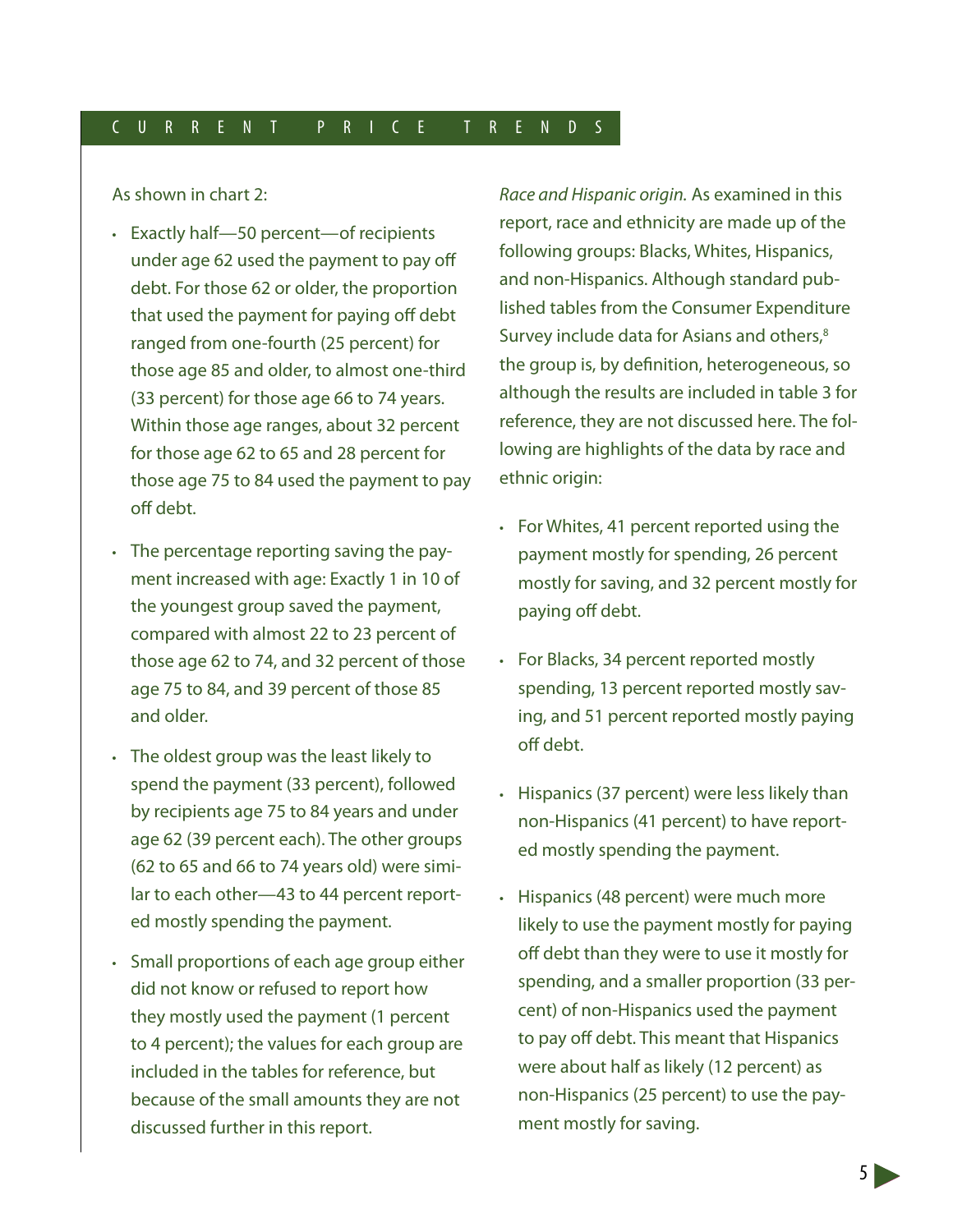## **Table 3. Use of the economic recovery payments, by demographic characteristics of individual recipients, 2009**

|                                 | Payment used mostly for- |               |                        |                         |
|---------------------------------|--------------------------|---------------|------------------------|-------------------------|
| <b>Characteristic</b>           | <b>Spending</b>          | <b>Saving</b> | <b>Paying off debt</b> | <b>Use not reported</b> |
| <b>Percent distribution:</b>    |                          |               |                        |                         |
| All recipients                  | 40.4                     | 24.1          | 33.9                   | 1.7                     |
| Age                             |                          |               |                        |                         |
| Under <sub>62</sub>             | 38.8                     | 10.3          | 50.0                   | 1.0                     |
| 62 to 65                        | 144.5                    | 22.2          | 31.8                   | 1.6                     |
| 66 to 74                        | 43.1                     | 22.7          | 32.8                   | 1.4                     |
| 75 to 84                        | 38.6                     | 31.9          | 27.8                   | 1.7                     |
| 85 and older                    | 32.6                     | 38.7          | 24.6                   | 4.2                     |
| <b>Race and Hispanic origin</b> |                          |               |                        |                         |
| Race                            |                          |               |                        |                         |
| White                           | 40.7                     | 25.8          | 31.9                   | 1.6                     |
| <b>Black</b>                    | 34.3                     | 12.7          | 50.7                   | 2.4                     |
| Asian and others                | 49.3                     | 16.7          | 32.8                   | 1.2                     |
| Hispanic origin <sup>2</sup>    |                          |               |                        |                         |
| Hispanic                        | 36.5                     | 12.1          | 48.2                   | 3.2                     |
| <b>Not Hispanic</b>             | 40.6                     | 24.8          | 33.0                   | 1.6                     |
| <b>Income before taxes</b>      |                          |               |                        |                         |
| Less than \$10,000              | 40.6                     | 12.9          | 145.5                  | 1.0                     |
| \$10,000 to 19,999              | 37.0                     | 20.6          | 41.2                   | 1.2                     |
| \$20,000 to 29,999              | 44.1                     | 19.2          | 34.7                   | 2.1                     |
| \$30,000 to 39,999              | 38.8                     | 25.6          | 134.5                  | 1.1                     |
| \$40,000 to 49,999              | 43.5                     | 23.9          | 28.3                   | 4.2                     |
| \$50,000 to 69,999              | 35.5                     | 33.7          | 29.9                   | 0.8                     |
| \$70,000 and over               | 43.4                     | 30.7          | 24.2                   | 1.7                     |
| <b>Marital status</b>           |                          |               |                        |                         |
| Single men                      | 39.4                     | 24.9          | 34.0                   | 1.8                     |
| Single women                    | 37.4                     | 24.9          | 35.3                   | 12.5                    |
| Married couples <sup>3</sup>    | 43.0                     | 29.1          | 26.2                   | 1.7                     |

<sup>1</sup> First decimal rounds up to 0.5 level; therefore, this value rounds down at the integer level.

<sup>2</sup> Hispanics may be of any race.

<sup>3</sup> Includes consumer units consisting of a husband and wife only, in which each spouse

reported the same use for the payment.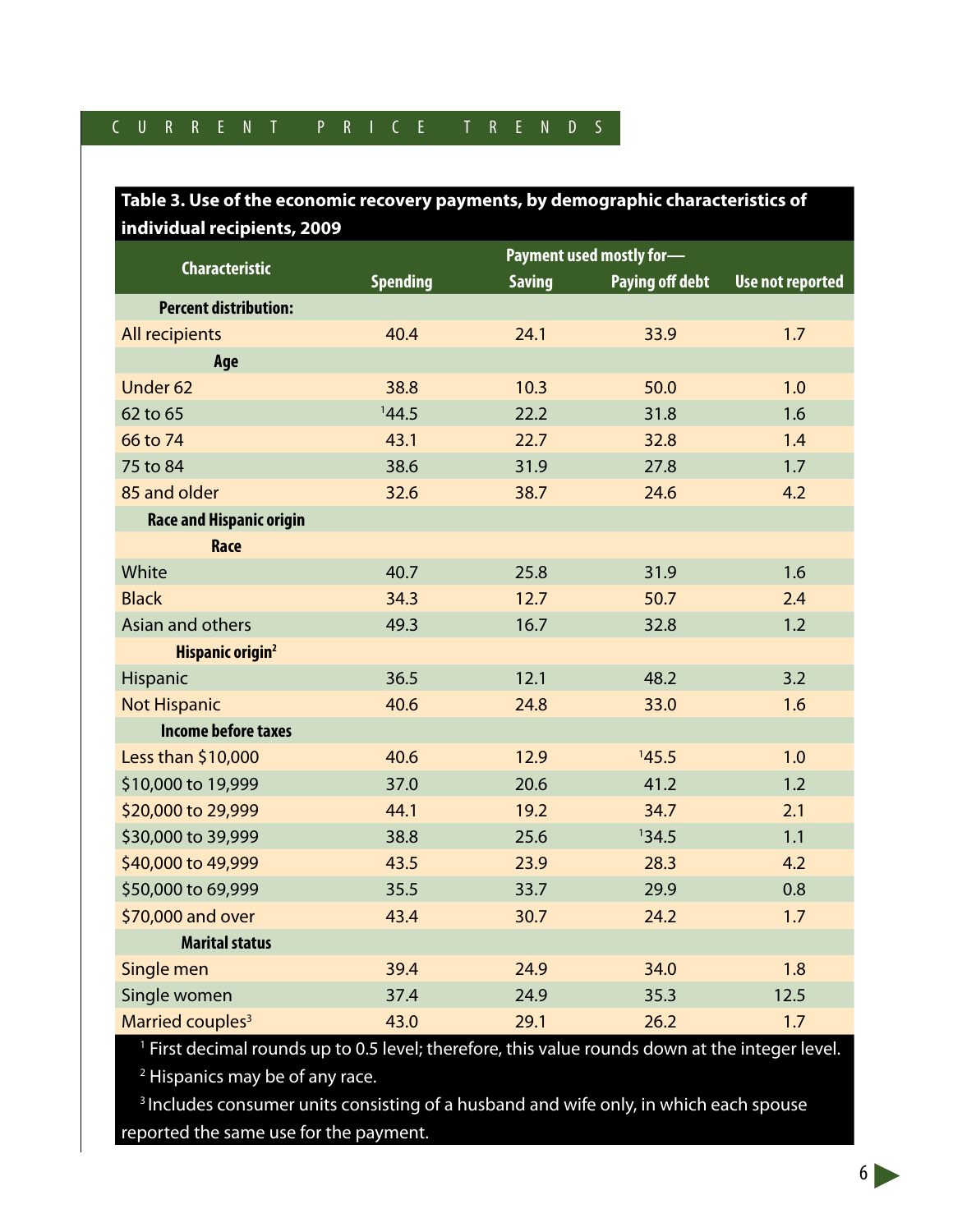*Income.* The percent reporting use of the payment mostly to pay off debt generally declined as income increased, ranging from 45 percent of those with less than \$10,000 in total income before taxes to 24 percent of those with at least \$70,000 in total income before taxes. However, for other levels of income, spending or saving patterns were not obvious.

*Marital status.* The types of marital status included single women, single men, and married couples. For simplicity, the sample analyzed for the latter group is restricted to consumer units consisting only of a husband and wife, both of whom received the payment and used it in the same way.<sup>9</sup>

There were differences in how single persons and married couples used the payments, but there was not much difference between single men and single women:

- • Twenty-five percent of single persons of either sex mostly saved the payment, with single men only a little more likely to spend than single women (39 percent versus 37 percent, respectively), and a little less likely to pay off debt (34 percent versus 35 percent).
- In contrast, married couples were the most likely to spend it, with 43 percent respond-

ing that they did so. Although they were more likely than singles to save the payment (29 versus 25 percent), only 1 in 4 of these couples (26 percent) used the payment mostly to pay off debt, compared with more than 1 in 3 (34 to 35 percent) for singles.

*Summary of findings.* In 2009, most recipients of the economic recovery payments (\$250 per recipient) were at least 66 years old, and most were also retired. However, a substantial proportion was under age 62, and many recipients were working.

The most frequently reported use of the payments was for spending (40 percent), followed by paying off debt (34 percent), and saving (24 percent). However, there were variations observed by demographic characteristic, wherein some groups used their payments differently on average than others. For example, half of recipients under age 62 used their payments mostly for paying off debt, with spending being the second most frequently reported use for this group. The older the recipient group, the more likely the recipients were to save their payments. Blacks and Hispanics followed a similar pattern to younger recipients, while Whites were much less likely to report paying off debt than they were to report spending the payment.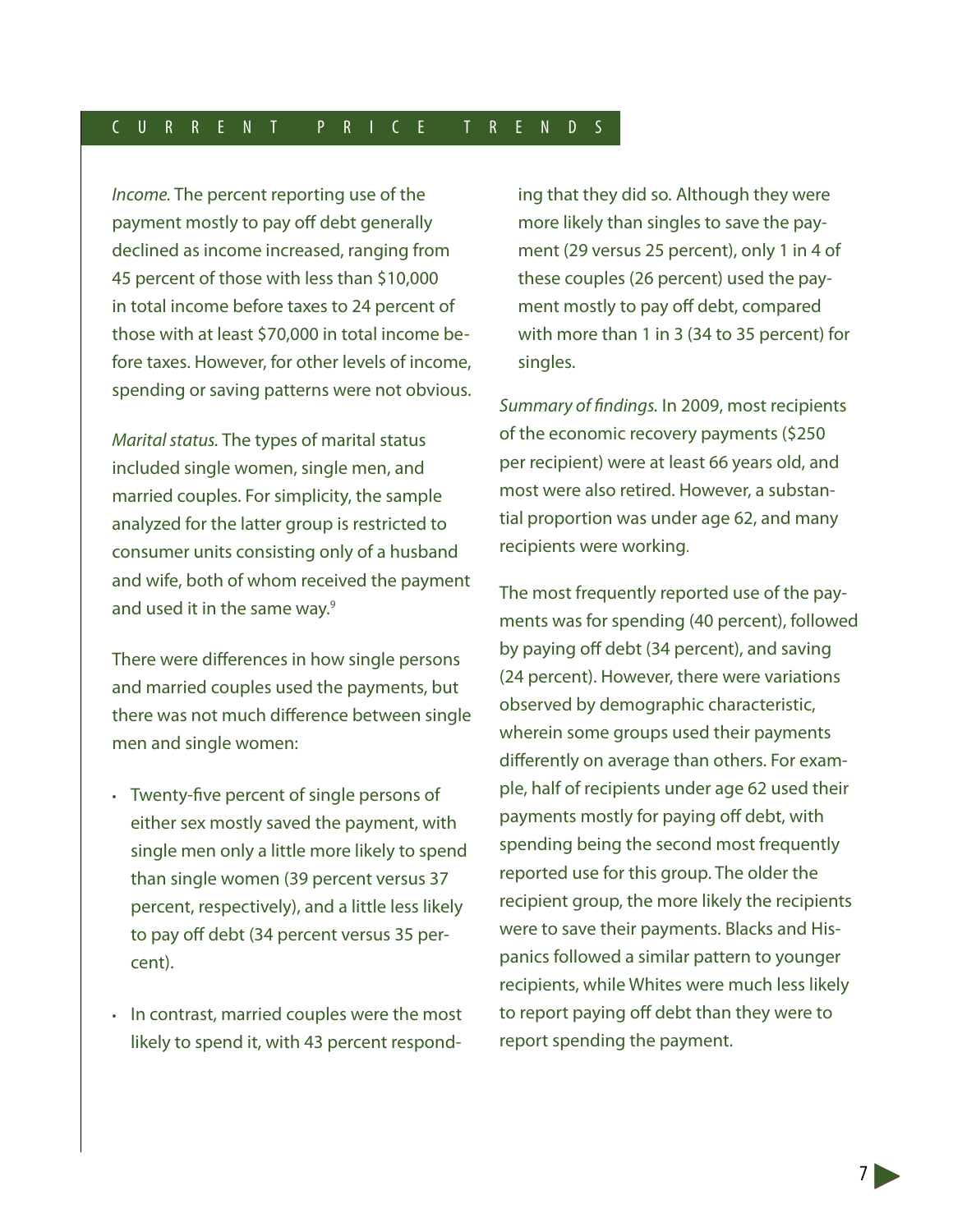## **Technical notes**

*The data.* Nearly 7,000 consumer units were interviewed from July through September 2009. Of these, 1,625 consumer units included at least one member who had received an economic recovery payment. The full sample (6,994 consumer units) included 17,637 members. Within these consumer units, respondents were asked about receipt of the payment for a total of 2,785 members. Respondents reported that 2,158 had received the payment; 487 had not received the payment; and 140 members did not give a definite answer (either the respondent did not know or refused to say whether the member had received the payment).

When weighted, the total sample (6,994) represents almost 121 million consumer units, of which over 27 million included at least one member who had reported receipt of an economic recovery payment. The members for whom receipt of the payment is reported (2,158) represent more than 36 million recipients in the total U.S. population.

The results analyzed in this report are based on reported economic recovery payment receipts.

For researcher use, the 2009 Consumer Expenditure Survey public use microdata files (released October 5, 2010) contain more

detailed information on consumer units and their expenditures, income, and other demographics.

*Eligibility for receipt of payment.* Most recipients of Social Security, Supplemental Security Income, Railroad Retirement Income, or Veterans benefits were eligible for receipt of the payment, as long as they were eligible to receive these benefits between November 2008 and January 2009.<sup>10</sup> Ineligible recipients included

- • Anyone living outside of the United States or its territories
- • Individuals who no longer are lawfully present in the United States
- Individuals whose benefits have been suspended under the law for giving false or misleading statements
- Social Security beneficiaries who are minor children (except children receiving Supplemental Security Income payments)
- Supplemental Security Income beneficiaries who receive benefits at a reduced rate of \$30 because they live in a medical treatment facility (such as a nursing home or hospital) and Medicaid pays over 50 percent of the cost of their care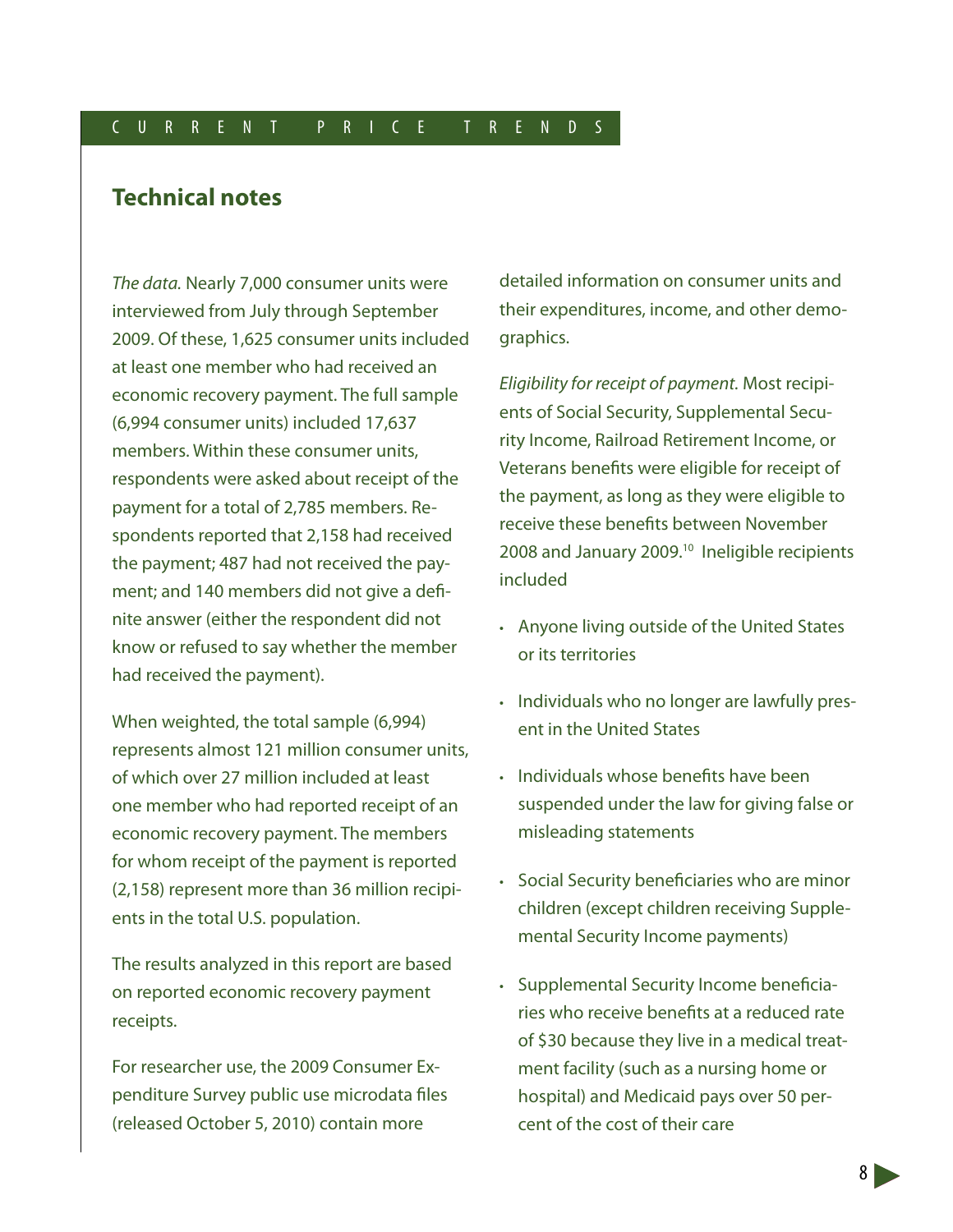- • Individuals only entitled to Medicare and not to Social Security or SSI benefits
- • Prisoners, fugitive felons, and probation and parole violators.<sup>11</sup>

*Data collection.* Participants interviewed between July and September 2009 were asked about receipt and, if applicable, use of the \$250 economic recovery payment. The questions were as follows:12

In May or June 2009, did you receive a onetime stimulus payment of \$250? (Yes or no.) If yes:

Did the \$250 stimulus payment lead you mostly to increase spending, mostly to increase savings, or mostly to pay off debt?

These questions were asked only of members for whom receipt of income from Social Security, Railroad Retirement, or the Supplemental Security Income program was reported. If the respondent was not sure whether a member received income from one of those sources, the questions regarding receipt and use of the economic recovery payment were not asked.

Although most recipients of Veterans Benefits were eligible to receive the economic recovery payment, information for this source of income is collected in the Interview Survey for the consumer unit as a whole rather than for individual members. In addition, when collected, these benefits are combined with other sources of income, such as workers' compensation. Because the questions about economic recovery payments were asked for individual members, some recipients may not have been asked about these payments. In addition, because the respondent for the consumer unit is not always the person who received the payment, it is possible that the respondent did not know that one or more members of the consumer unit had received an economic recovery payment. These factors contribute to the difference between the number of payments estimated to have been received (36 million) and the number reported by the Social Security Administration  $(52$  million).<sup>13</sup>

Questions? Please contact Geoffrey Paulin with the Consumer Expenditure Survey program at Paulin.Geoffrey@bls.gov or (202) 691-5132.